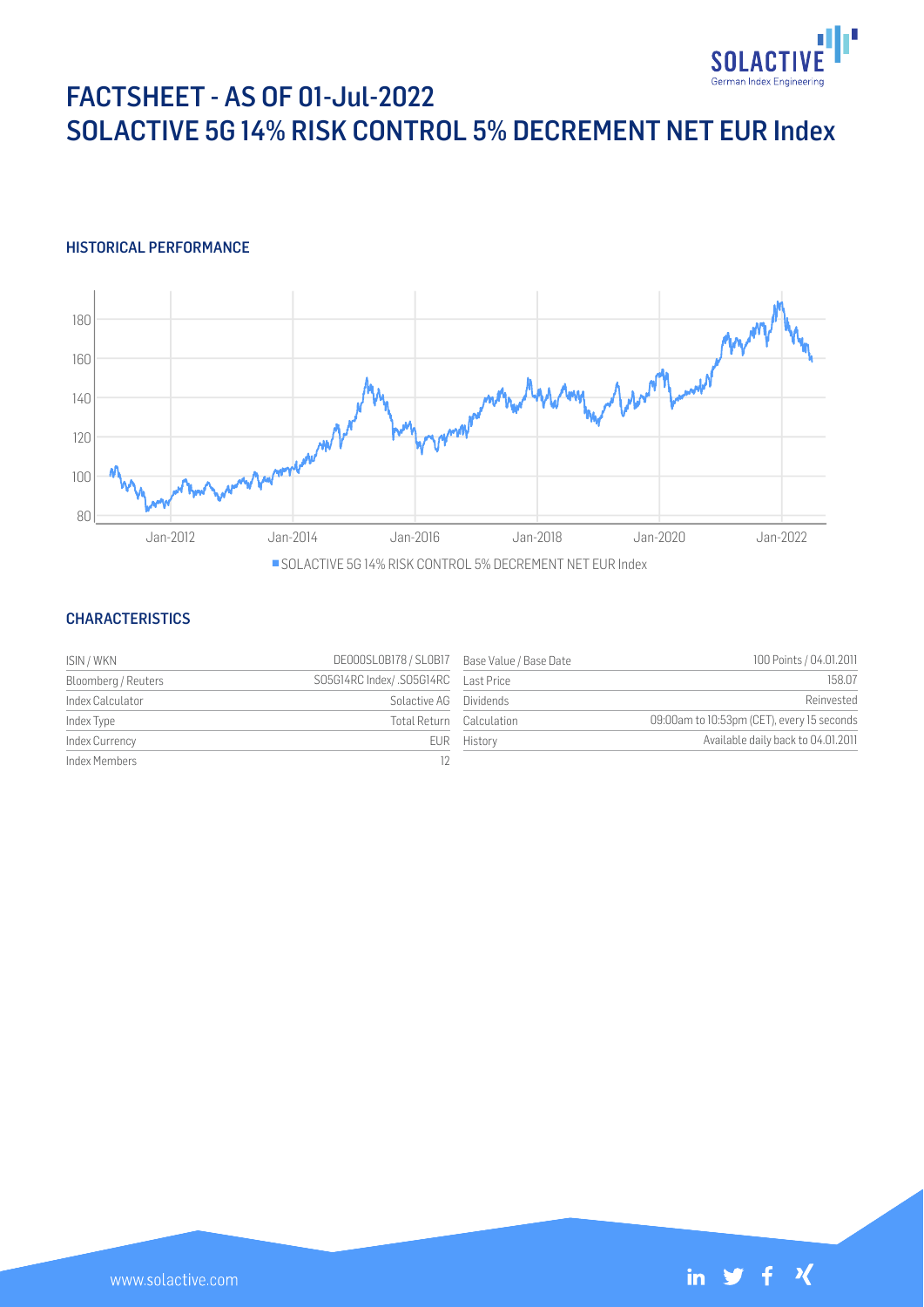

## FACTSHEET - AS OF 01-Jul-2022 SOLACTIVE 5G14% RISK CONTROL 5% DECREMENT NET EUR Index

## **STATISTICS**

| <b>EUR</b>         | 30D      | 90D       | 180D      | 360D                  | <b>YTD</b> | Since Inception       |
|--------------------|----------|-----------|-----------|-----------------------|------------|-----------------------|
| Performance        | $-5.11%$ | $-8.79\%$ | $-15.96%$ | $-8.99%$              | $-15.96%$  | 58.07%                |
| Performance (p.a.) |          |           |           |                       |            | 4.07%                 |
| Volatility (p.a.)  | 11.88%   | 14.16%    | 14.32%    | 14.47%                | 14.32%     | 13.55%                |
| High               | 166.99   | 174.56    | 188.59    | 189.05                | 188.59     | 189.05                |
| Low                | 158.07   | 158.07    | 158.07    | 158.07                | 158.07     | 81.93                 |
| Sharpe Ratio*      | $-3.93$  | $-2.16$   | $-2.03$   | $-0.59$               | $-2.02$    | 0.34                  |
| Max. Drawdown      | $-5.34%$ | $-9.45%$  | $-16.18%$ | $-16.39%$             | $-16.18%$  | $-26.02%$             |
| VaR 95 \ 99        |          |           |           | $-23.1\%$ \ $-43.3\%$ |            | $-22.3\%$ \ $-39.3\%$ |
| CVaR 95 \ 99       |          |           |           | $-33.3\%$ \ $-53.3\%$ |            | $-32.3\%$ \ $-48.9\%$ |

\* Up to 31 December 2021, ex-post Sharpe ratios use as input for the risk free rate term the London Inter-Bank Offered rates in the respective currencies of the index and at a term equal to the observation period. From 3 J 2022 onwards, Sharpe ratios will be / are calculated using as reference risk free rate input the overnight replacement rate for these currencies, namely SONIA (for GBP), SOFR (for USD) and EURIBOR Overnight (for EUR).

#### COMPOSITION BY CURRENCIES



## COMPOSITION BY COUNTRIES



# TOP COMPONENTS AS OF 01-Jul-2022

www.solactive.com

| Company                        | Ticker                 | Country   | Currency   | Index Weight (%) |
|--------------------------------|------------------------|-----------|------------|------------------|
| Money Market Position          |                        |           |            | 64.50%           |
| NOKIA OYJ                      | NOKIA FH Equity        | FI        | <b>EUR</b> | 4.10%            |
| BROADCOM INC                   | AVGO UW Equity         | US        | <b>USD</b> | 3.98%            |
| KEYSIGHT TECHNOLOGIES INC      | <b>KEYS UN Equity</b>  | US        | <b>USD</b> | 3.63%            |
| ANALOG DEVICES INC             | <b>ADI UW Equity</b>   | US        | <b>USD</b> | 3.51%            |
| ASMI HOI DING NV               | <b>ASML NA Equity</b>  | <b>NL</b> | <b>EUR</b> | 3.23%            |
| MARVELL TECHNOLOGY INC         | MRVL UW Equity         | US        | <b>USD</b> | 3.20%            |
| OUALCOMM INC                   | <b>QCOM UW Equity</b>  | US        | <b>USD</b> | 2.94%            |
| TAIWAN SEMICONDUCTOR-SP ADR    | <b>TSM UN Equity</b>   | TW        | <b>USD</b> | 2.58%            |
| LM ERICSSON TELEFON AB CLASS B | <b>ERICB SS Equity</b> | <b>SE</b> | <b>SEK</b> | 2.18%            |
| SKYWORKS SOLUTIONS INC         | <b>SWKS UW Equity</b>  | US        | <b>USD</b> | 2.13%            |
| SAMSUNG ELEC GDR REGS          | <b>SMSN LI Equity</b>  | KR        | <b>USD</b> | 2.05%            |
| OORVO INC                      | QRVO UW Equity         | US        | <b>USD</b> | 1.96%            |